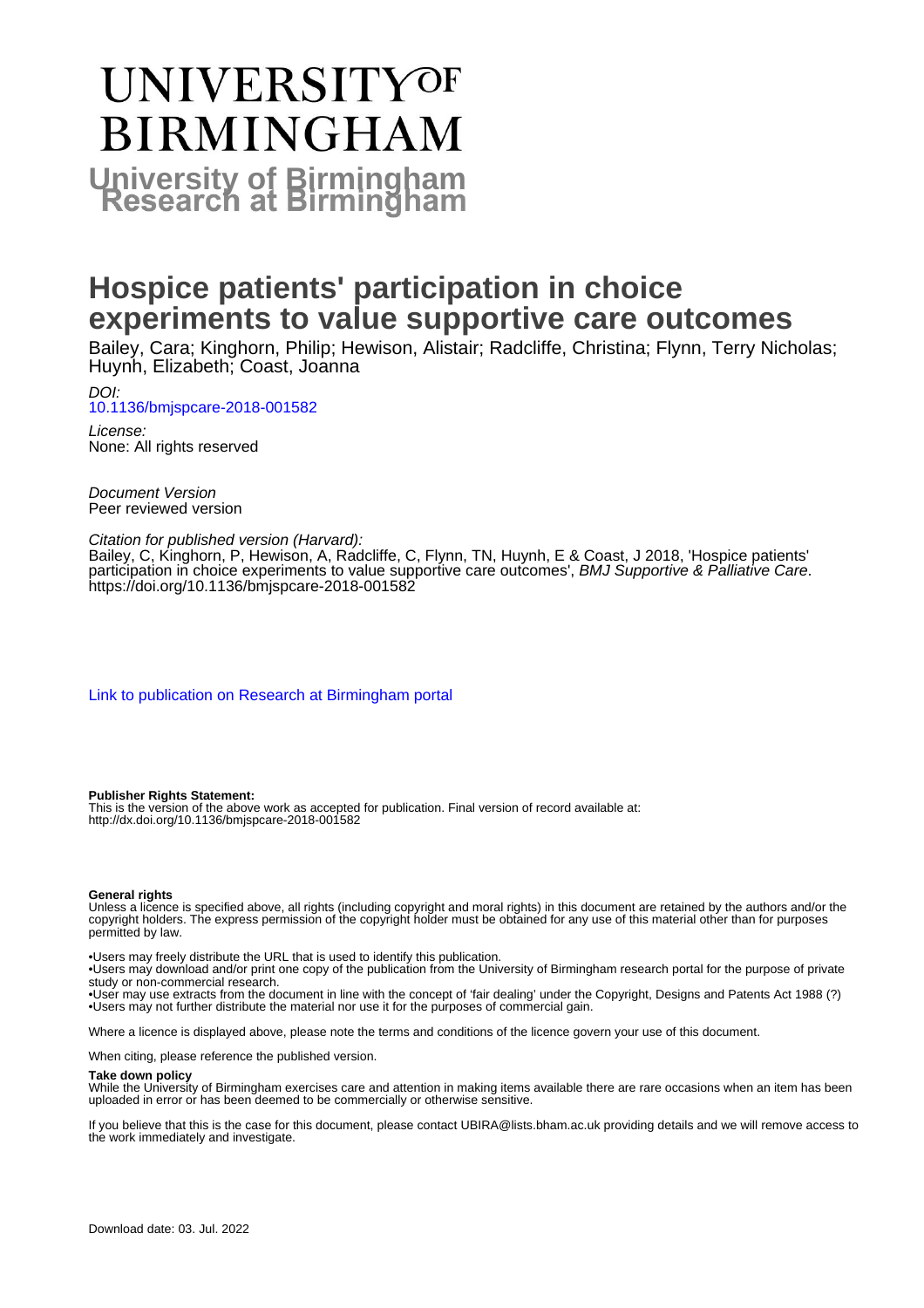#### Hospice patients can participate in carefully designed choice experiments to value supportive care outcomes.

Dr. Cara Bailey School of Nursing Institute of Clinical Sciences College of Medical and Dental Sciences University of Birmingham East Wing, Medical School Edgbaston Birmingham B15 2TT

C.bailey.2@bham.ac.uk 0121 4143657 

Dr. Phillip Kinghorn Health Economics Unit, Institute of Applied Sciences University of Birmingham Birmingham, UK

Dr. Alistair Hewison School of Nursing, Institute of Clinical Sciences University of Birmingham Birmingham, UK

Dr. Christina Radcliffe St Mary's Hospice Birmingham, UK

Dr. Terry Flynn TF Choices Ltd Nottingham, UK

Dr. Elizabeth Huynh University of South Australia Business School Adelaide, Australia.

Professor Joanna Coast Population Health Sciences University of Bristol, Bristol, UK.

Keywords: End of life care, Hospice care, Methodological research, Qualoty of life, Supportive Care.

-Word count (excluding title page, abstract, references, statements, figures and tables) - 1265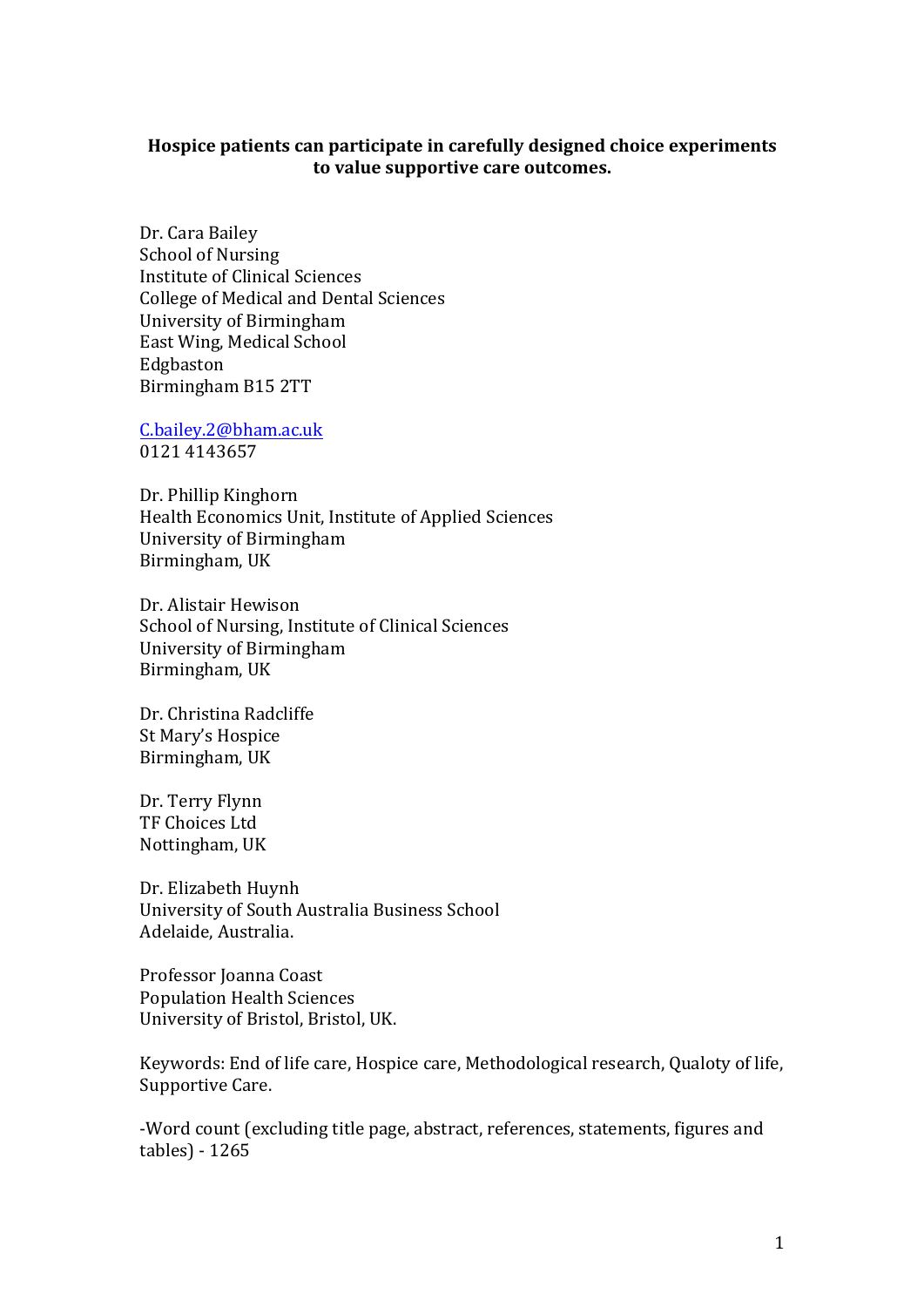## **Abstract**

Background: 

Values used in economic evaluation are typically obtained from the general public, which is contentious when the measure aims to target a life-course stage such as the end-of-life.

**Objectives** 

To assess the feasibility of obtaining values for the ICECAP-Supportive Care Measure from patients receiving advanced supportive care through a hospice. Methods 

Participants completed eight best-worst scaling questions in a think aloud interview to explain choices in different hypothetical end-of-life scenarios. Analysis focused on errors in completion of the best-worst scaling task (assessed by three independent raters), and thematic analysis of the associated qualitative data to provide insight into task difficulty and choices.

Results 

Twelve hospice patients were recruited. Most were able to complete the task and prioritise aspects of supportive care with either no difficulty (n=50%) or difficulty in one of the eight scenarios (n=25%). Two patients (n=17%) were unable to comprehend the hypothetical nature of the task. Qualitative data confirmed good engagement with the task and identified the importance the respondents attached to maintaining dignity.

Conclusion 

The majority of those at the end-of-life are able to complete a short, intervieweradministered, best-worst scaling task. To maximise participant engagement, it is recommended that the task is short and initiated with an example. Scenarios are best presented on show-cards in large print. A full valuation of ICECAP-SCM with those at the end-of-life is feasible.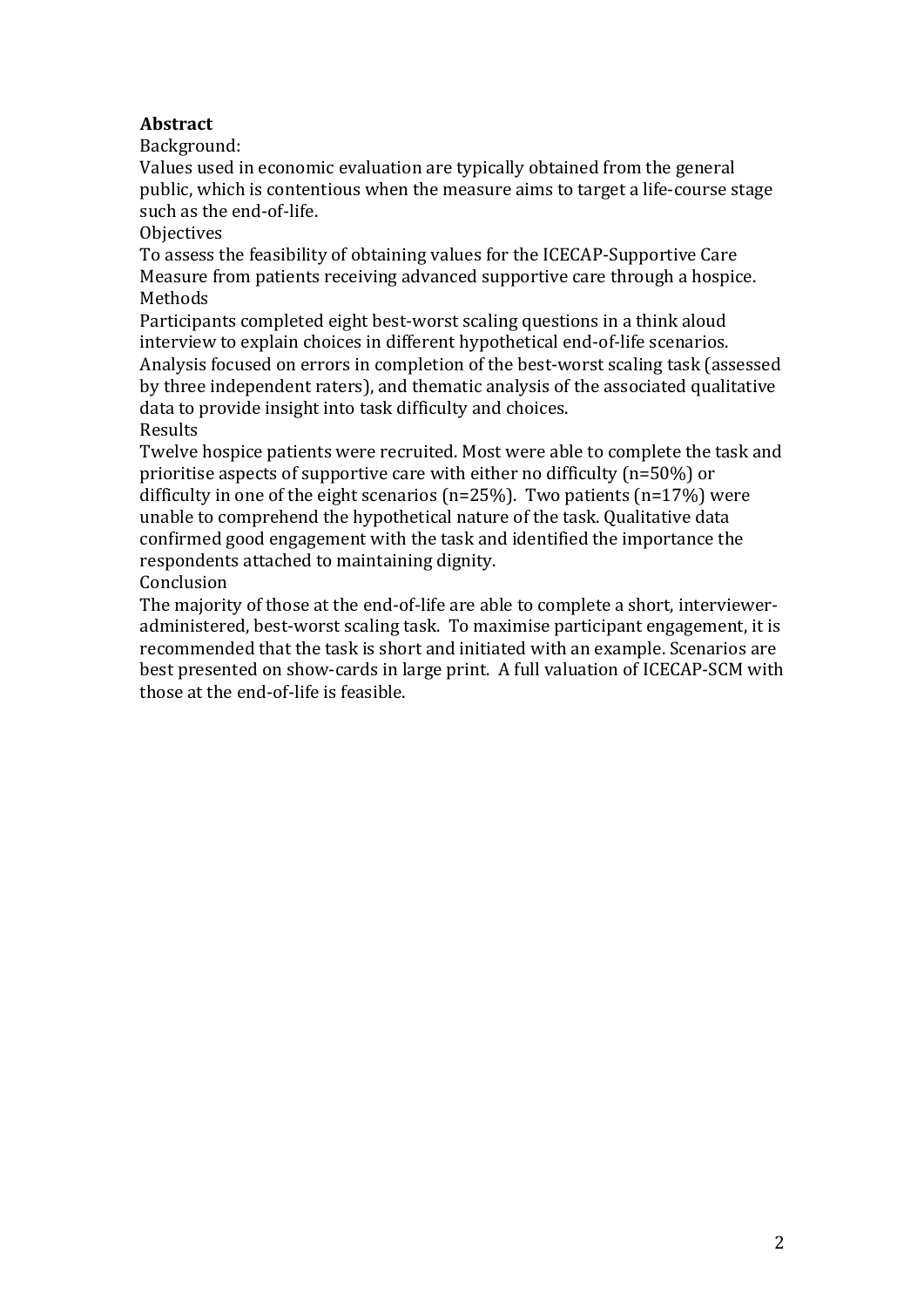## **Background**

Assessing the cost-effectiveness of clinical interventions requires a score from a measure that meaningfully represents the value of an improvement in quality of life. One such measure is the ICECAP Supportive Care Measure.<sup>1</sup> Designed for people at end-of-life, ICECAP-SCM contains seven questions on choice, love and affection, freedom from physical suffering, freedom from emotional suffering, dignity, support and preparation.<sup>12</sup>

ICECAP-SCM scores were generated from survey responses from 6,020 members of the general population.<sup>3</sup> Respondents were asked to complete a stated choice experiment, to give meaningful values with interval scale properties. Using general population values for the ICECAP-SCM is contentious. There are arguments for valuation by people with experience of end-of-life, who may have different priorities.<sup>4</sup> Where respondents are frail, however, such exercises may be impractical. We needed to explore if hospice patients were able to participate in task-based research prior to a larger scale study that would compare hospice patient and general population values. This paper reports the feasibility of obtaining best-worst-scaling  $(BWS)^{56}$  values for ICECAP-SCM from hospice patients.

## **Methods**

Participants were recruited through one UK adult hospice. Participants had to be receiving hospice care, well enough to provide consent and able to speak English. Patients were identified by the hospice consultant and deemed clinically well enough to participate (CR), and interviews were conducted by two experienced researchers (CB, PK).

Audio-recorded interviews took place in private hospice rooms or participants' homes. Participants were presented with eight scenarios, developed by the research team to represent a particular end-of-life state according to the different levels on the seven ICECAP-SCM items *e.g. I am able to have the help and support that I need most of the time; I often experience significant physical* discomfort etc. For each scenario participants were asked, 'what would be the best *thing about being in that state, and what would be the worst thing?*' Task design is discussed elsewhere.<sup>7</sup> Participants were asked to 'thinkaloud'<sup>8-10</sup> as they responded, and subsequently to comment on the valuation task.

Ethics approval was provided by Wales Research Ethics Committee 5 [Ref: 14/WA/1144].

Analysis focused on:

- 1. Completion rates and time taken to complete the task.
- 2. Completion errors. Verbatim transcripts were analysed for evidence of errors by three raters  $(CB, IC, PK)$ , classifying four types of error:<sup>11 12</sup>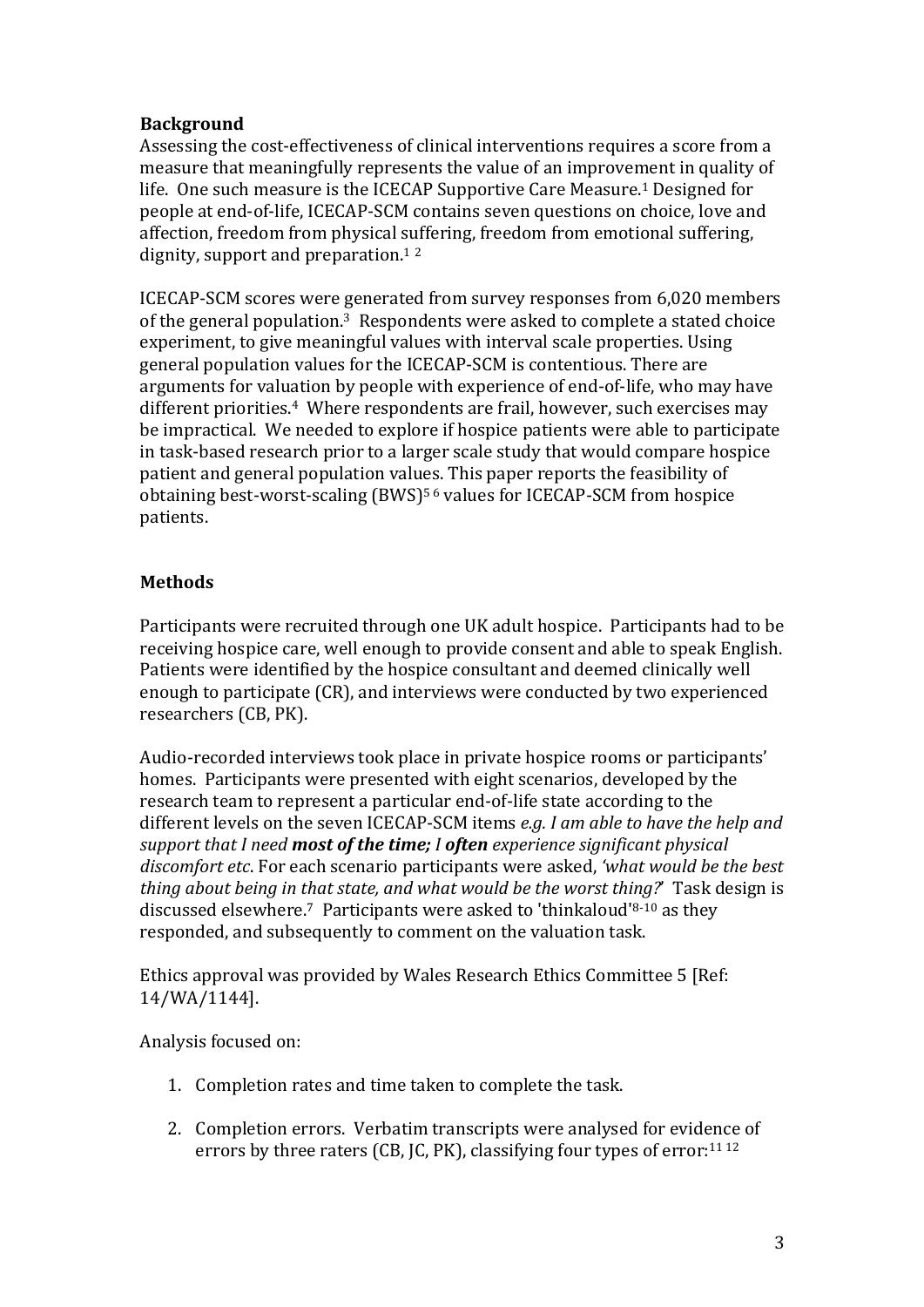- a. Comprehension Participants were unable to understand the BWS task or its hypothetical nature;
- b. Judgement Participants knew what was expected of them in terms of BWS and understood the attributes, but could not judge differences between levels;
- c. Response Participants did not respond, or response was felt to be socially desirable;
- d. Struggle Participants had difficulty answering the question, although they completed the task.

Identified errors were discussed and agreed by all raters.

3. Thematic analysis identified key themes related to completion of, and engagement with, the task (CB, AH).

#### **Results**

Twelve participants were recruited (between April-September 2015) to achieve saturation. Recruitment was dependent on staff availability and was therefore uneven, with eight participants interviewed in August 2015. Participants were aged between 44 and 78, with a range of diagnoses (see Table 1). The mean time for survey completion was  $44$  minutes (range  $26-63$ ).

#### *Completion of the task*

Table 1 shows errors made by participants. Six (PT02, PT05, PT07, PT08, PT09, PT12) were able to complete the task with no errors. Two experienced major difficulties with the task. One (PT06) did not grasp the hypothetical nature, making errors on each scenario, and not providing responses for most items. The task was not started with the other (PT11) as she clearly did not understand it. The remaining four participants experienced varying degrees of difficulty. PT04 had major difficulties understanding the first half of the task, with comprehension errors for scenarios 1-4 and a response error for scenario 5; further explanation regarding the differences between the levels enabled completion of the final three scenarios. PT01 and PT03 made single errors early in the task, and PT10 made an error at the end of task, possibly indicating fatigue.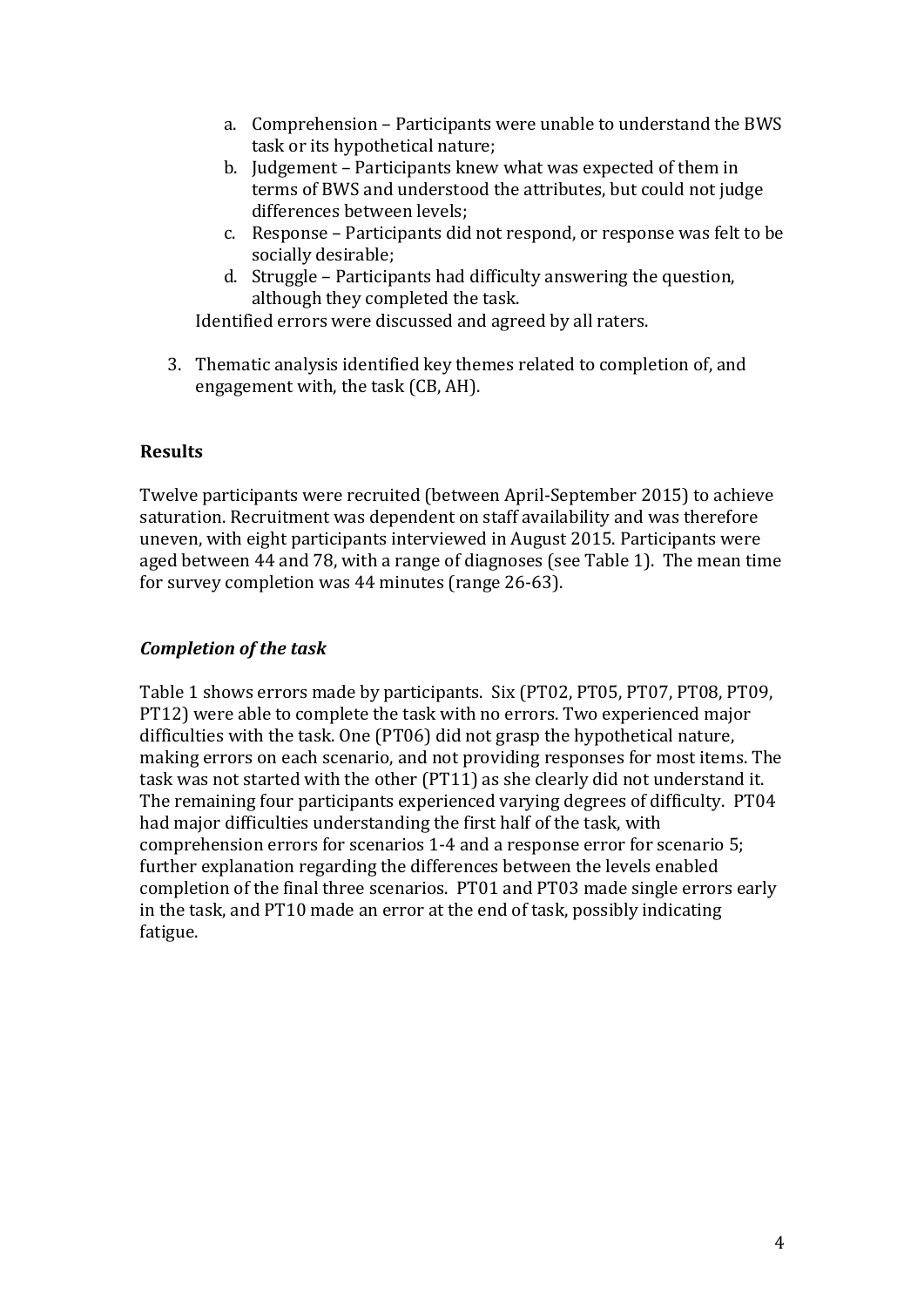## **Table 1: Nature of error by participant**

| Participant              | Scenario 1 | Scenario 2 | Scenario 3 | Scenario 4 | Scenario 5 | Scenario 6 | Scenario 7 | Scenario 8 |
|--------------------------|------------|------------|------------|------------|------------|------------|------------|------------|
| PT001                    |            | Struggle   |            |            |            |            |            |            |
| Age 68                   |            |            |            |            |            |            |            |            |
| Lung                     |            |            |            |            |            |            |            |            |
| cancer;<br><b>Breast</b> |            |            |            |            |            |            |            |            |
| cancer                   |            |            |            |            |            |            |            |            |
| <b>PT002</b>             |            |            |            |            |            |            |            |            |
| Age 61                   |            |            |            |            |            |            |            |            |
| Friedreich's             |            |            |            |            |            |            |            |            |
| -ataxia                  |            |            |            |            |            |            |            |            |
| PT003                    | Struggle   |            |            |            |            | Judgement  |            |            |
| Age 62                   |            |            |            |            |            |            |            |            |
| Cerebellar               |            |            |            |            |            |            |            |            |
| Atrophy<br>PT004         | Comprehen* | Comprehen  |            |            |            |            |            |            |
| Age 44                   |            |            | Comprehen  | Comprehen  | Response   |            |            |            |
| Chronic                  |            |            |            |            |            |            |            |            |
| Heart                    |            |            |            |            |            |            |            |            |
| Failure                  |            |            |            |            |            |            |            |            |
| PT005                    |            |            |            |            |            |            |            |            |
| Age 78                   |            |            |            |            |            |            |            |            |
| Cancer                   |            |            |            |            |            |            |            |            |
| PT006                    | Comprehen  | Comprehen  | Comprehen  | Comprehen  | Comprehen  | Comprehen  | Comprehen  | Comprehen  |
| Age 64                   |            |            |            |            |            |            |            |            |
| Lung<br>cancer;          |            |            |            |            |            |            |            |            |
| brain                    |            |            |            |            |            |            |            |            |
| $metastases$             |            |            |            |            |            |            |            |            |
| PT007                    |            |            |            |            |            |            |            |            |
| Age 65                   |            |            |            |            |            |            |            |            |
| Ovarian                  |            |            |            |            |            |            |            |            |
| cancer                   |            |            |            |            |            |            |            |            |
| <b>PT008</b>             |            |            |            |            |            |            |            |            |
| Age 63<br>COPD;          |            |            |            |            |            |            |            |            |
| Throat                   |            |            |            |            |            |            |            |            |
| cancer;                  |            |            |            |            |            |            |            |            |
| <b>Breast</b>            |            |            |            |            |            |            |            |            |
| cancer                   |            |            |            |            |            |            |            |            |
| PT009                    |            |            |            |            |            |            |            |            |
| Age 71                   |            |            |            |            |            |            |            |            |
| Motor                    |            |            |            |            |            |            |            |            |
| Neurone<br>Disease       |            |            |            |            |            |            |            |            |
| PT010                    |            |            |            |            | Struggle   |            |            | Judgement  |
| Age 63                   |            |            |            |            |            |            |            |            |
| Multiple                 |            |            |            |            |            |            |            |            |
| system                   |            |            |            |            |            |            |            |            |
| atrophy                  |            |            |            |            |            |            |            |            |
| PT011                    | Comprehen  | Comprehen  | Comprehen  | Comprehen  | Comprehen  | Comprehen  | Comprehen  | Comprehen  |
| Age 71                   |            |            |            |            |            |            |            |            |
| Heart                    |            |            |            |            |            |            |            |            |
| failure<br>PT012         |            |            |            |            |            |            |            |            |
| Age 75                   |            |            |            |            |            |            |            |            |
| Bowel                    |            |            |            |            |            |            |            |            |
| cancer;                  |            |            |            |            |            |            |            |            |
| Liver                    |            |            |            |            |            |            |            |            |
| $metastases$             |            |            |            |            |            |            |            |            |

# \*Comprehension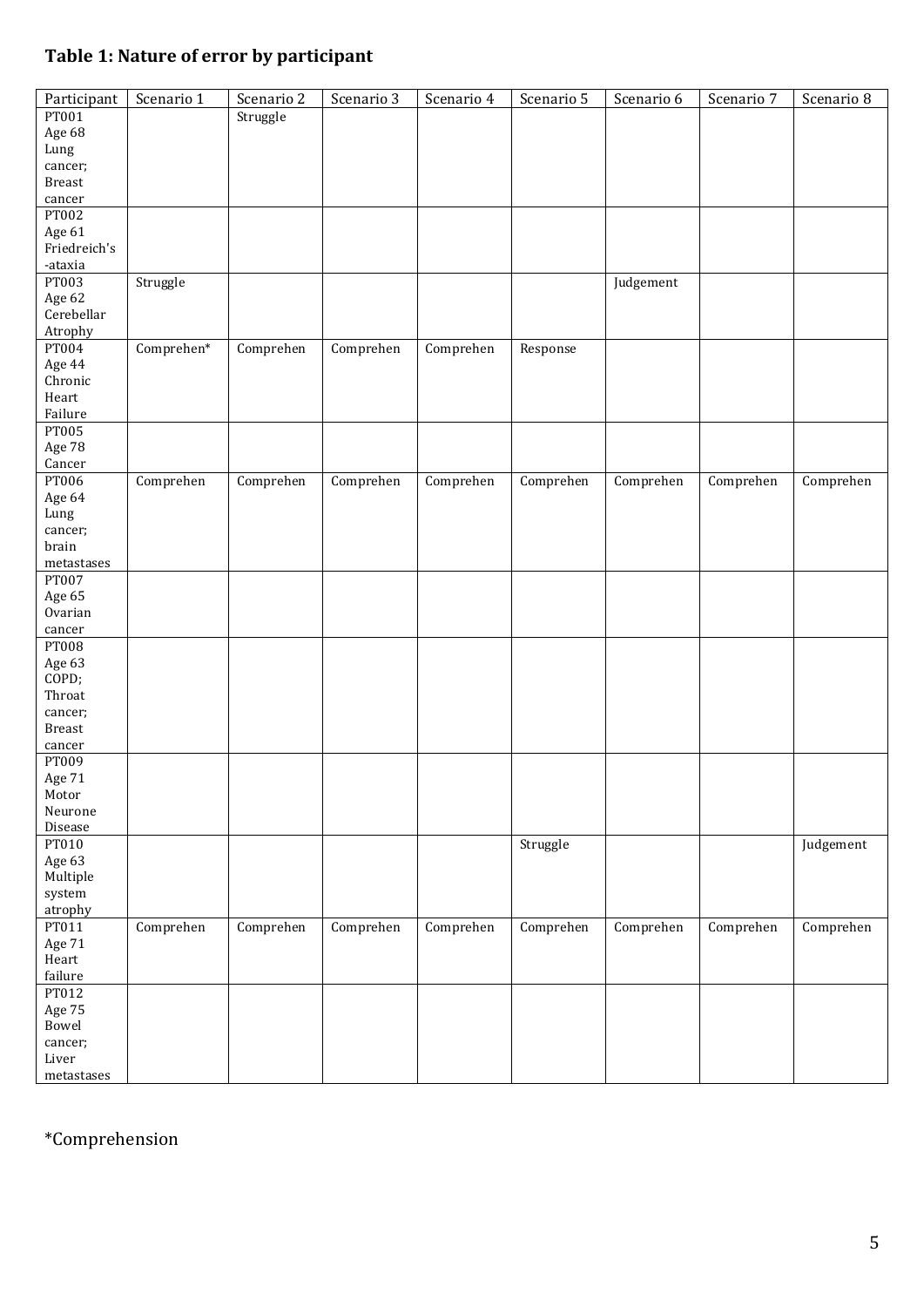#### *Issues with the task*

The example and first two scenarios appeared to cause participants the most problems. As they progressed, responses became clearer and quicker:

"Right at the beginning, I'm thinking, 'What do you want out of me on this?' you *know?* But... I got it then... As you go through it got easier." (PT01).

Participants had difficulty making 'trade offs' in scenarios with nuanced, yet meaningful, differences in symptoms, care or experiences:

*"You had to concentrate… they are very subtle, but sometimes or often, or rarely – it can make a big difference." (PT02).* 

"*They're all very similar, aren't they?... there's like a hair's breadth between them"* (PT05)

Those who needed more guidance seemed to struggle to grasp the hypothetical nature of the best and worst states, and the differences between scenarios:

"It's merging into one...I can't make a worst one because they're just repeating *themselves (PT04)".*

*"I can't answer this, I'm finding that a struggle, all of them, to be honest… They're all contradicting, I just can't understand them at all" (PT06).* 

Towards the end of the task, some participants lost concentration.

*"They're all the same, aren't they?" (PT10)*

#### *Engagement with the task*

Once over the initial issues, participants were able to engage with the task. Many informants were able to make trade offs in relation to maintaining dignity and self-respect, particularly where the scenario highlighted poor experience.

*"It's very important to keep my appearance… makes you feel like a woman, I can't*  do other things, so it makes you feel better" (PT003).

"I think you need to maintain your dignity in all aspects of life. When the carers *come in to give me a wash and get me dressed for the day, they always put a towel over* my body to protect my dignity and they did that when I stayed in the Hospice *as* well. They maintained my dignity to the highest level" (PT004).

"My worst thing, as I said, is not being able to keep myself clean and tidy.... That's *always my worst fear" (PT008).*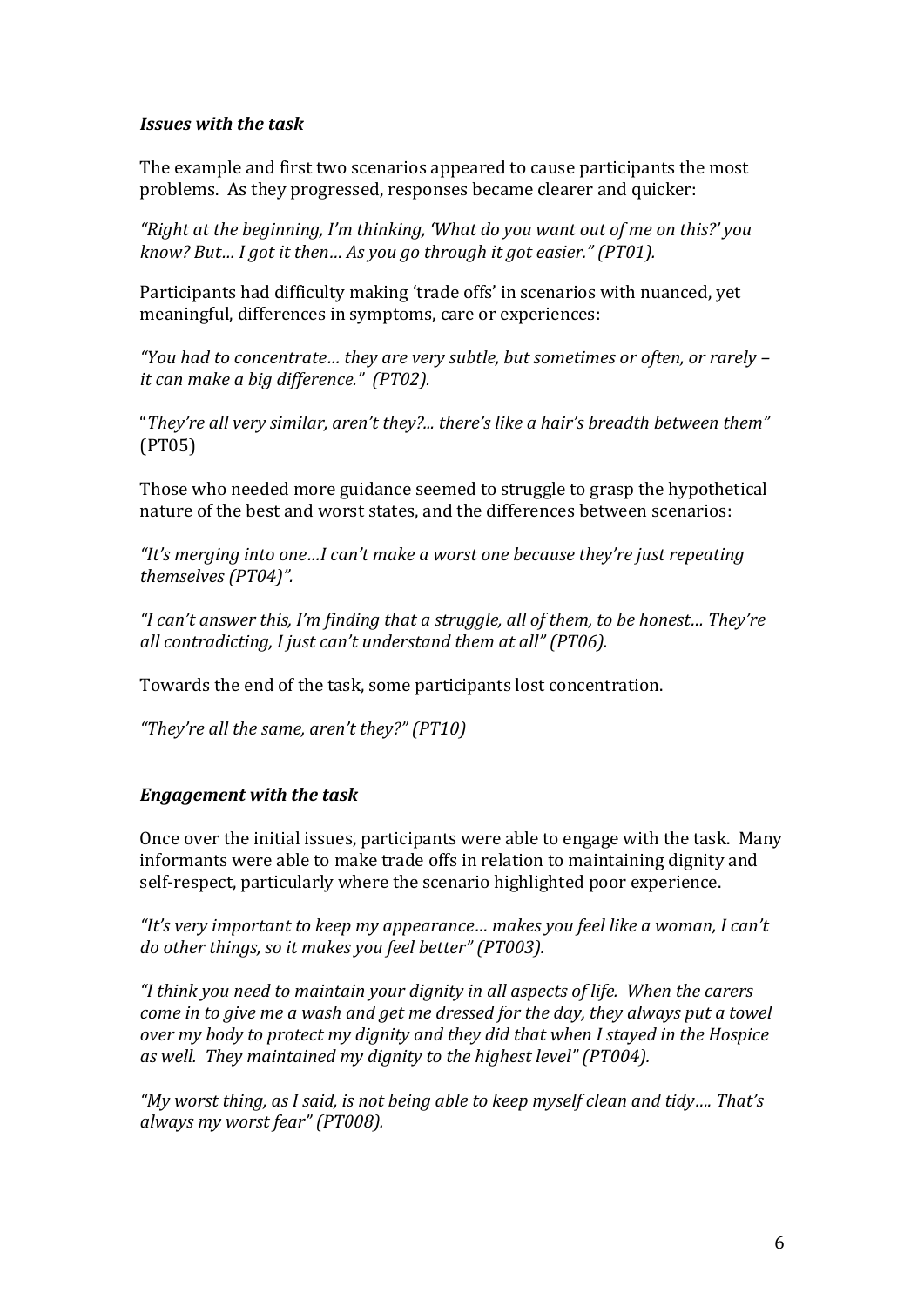The focus and nature of these comments suggests that informants were engaged with the task.

#### **Discussion**

BWS has been used in healthcare research to value health outcomes and investigate preferences.<sup>13</sup> This research shows BWS is possible with people near the end-of-life even if they are quite unwell. However, time and patience are needed to convey the hypothetical and complex nature of the task. Although two of the 12 participants were unable to provide usable data, most were able to engage with the task, albeit with some requiring more explanation. The learning and fatigue effects identified here are important for random-utility modelling to ensure realistic and unbiased capability scores.

Although the study was relatively small, it demonstrates that people approaching the end-of-life can engage in the BWS task, and highlights the potential difficulties. In comparison with DCE, BWS may be less 'cognitively burdensome'.<sup>14</sup>, easier for participants near the end-of-life to understand and respond to extreme options more consistently.<sup>15</sup> This study was not of sufficient size to assess comparability with the large scale general population survey data. Recruitment facilitated solely by the hospice ensured that participants were aware of their prognosis; nevertheless, it does mean that the feasibility assessment was undertaken with a particular group of end-of-life patients.

The work has generated suggestions for future work application of BWS with an end-of-life population. The use of an example at the start of the task was found to be particularly helpful; showcards (in large font) for participants to use also helped, particularly for those with hearing and sight impairments or memory loss. Although the formal wording of 'best' and 'worst' attributes in the scenario was maintained, terminology such as 'least worst' or 'least bad' for scenarios where most attributes were negative, was also helpful. Future research should involve short tasks conducted by supportive and encouraging researchers with sufficient experience to judge whether to pursue the task. Further methodological research could explore the benefits of verbal examples, as well as the feasibility of accessing those at the end-of-life through routes other than the hospice. 

Overall, this study suggests that a full valuation of ICECAP-SCM would be feasible, although relatively resource intensive. Some interviews are likely to be unproductive, and researchers need to be prepared to spend time recruiting informants and interviewing them in a relaxed and flexible manner. Valuation work requires careful design to ensure a representative sample in terms of age, ethnicity, diagnosis and care setting.